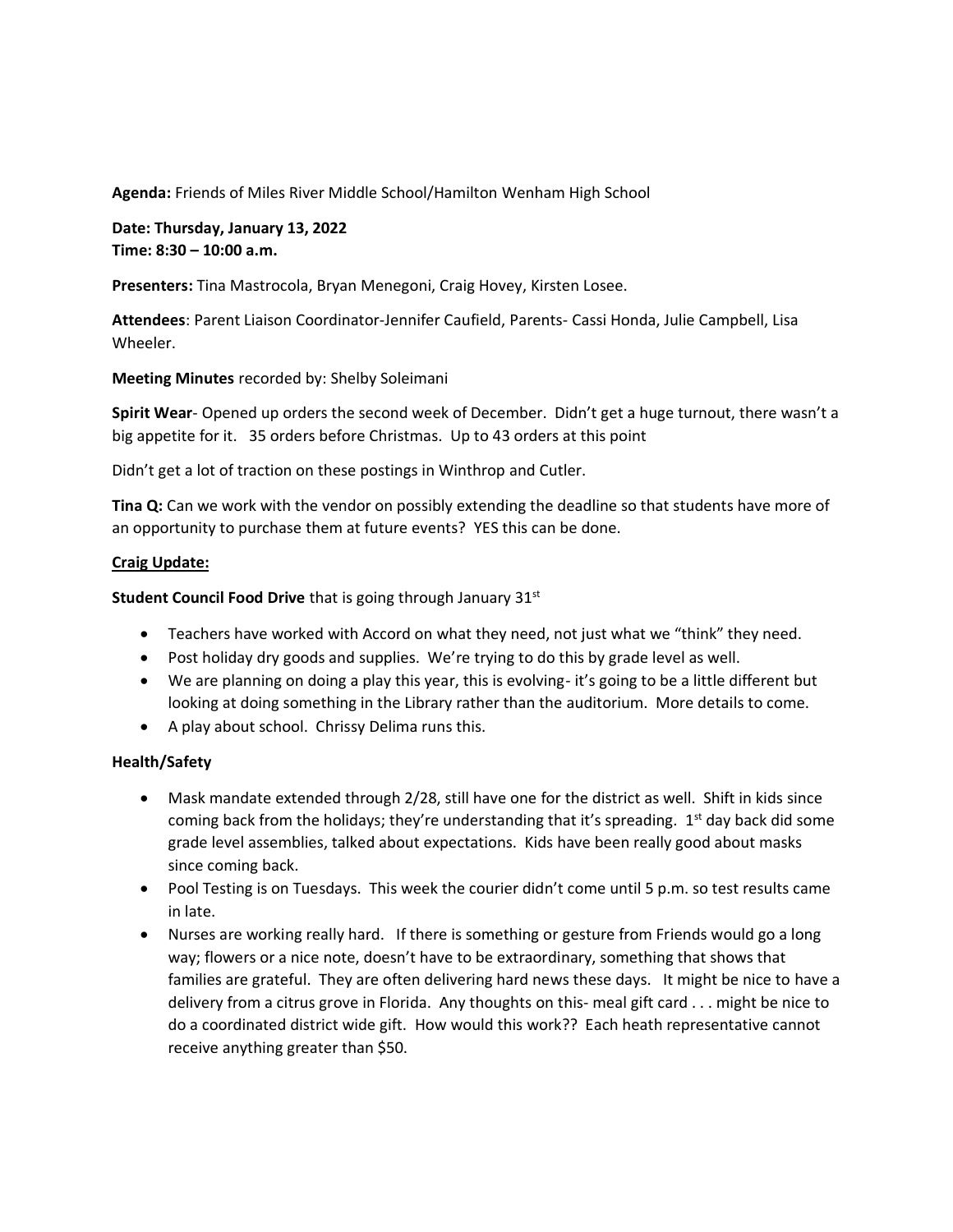• **Booster Clinic** this Friday, January 14th being hosted at Miles River. Try to do as many vaccines as possible. Vaccine cards for stamping. Also asked about Insurance? Do kids need to bring their insurance cards?

**January 19th -** Eric Tracy will be doing a public budget presentation in Auditorium and the actual hearing on 1/20.

Katie Greer- speaker on Digital Safety, speaking to 7<sup>th</sup> and 8<sup>th</sup> graders, separate meetings. Great messaging for students; very interaction and will answer pretty much any question. Date: January 26<sup>th</sup>

**Hamilton Police Department-** Autism Disability Outreach, a way for parents to share with police department if household member has autism, should they have to respond, they'll know there is a family member with autism in the household. Detective Achadina (sp?) spearheading this. CPAC is sponsoring. January 18<sup>th</sup> Zoom Meeting on this.

Doing our best to keep students and staff here! Yesterday we had everybody here, but today had a couple of people out. Staff have been doing a great job working together and supporting each other.

**Tina Q:** How are we doing with substitutes? We're building our sub pool. Interviewed 2 people yesterday, and 2 more interviews today. Hopefully we're able to build up our stock pile. Craig and Liz have stepped in here and there.

**Q**: How many test and stays? As of today, 2 or 3. We had 28 positive cases last week. Number of positives is going out. Test and stay is for close contacts.

**Q**: How many people participate in pool testing? Testing coordination company asked us to reduce the number of people in the pool. Will be using more pool test supplies, fewer Binax test kits. A lot of cases we know who the positive case is. I don't have the specific number or percentage testing.

# **Bryan Menegoni- Hamilton Wenham High School Update:**

- Last we saw Bryan was October.
- Had an open house at the beginning of December. Let  $7<sup>th</sup>$  and  $8<sup>th</sup>$  Grade families come into the high school. We'll probably continue to do this every year. Would like to do this earlier in the year moving forward.
- Fall Sports wrapped up late year- all teams qualified for state tournament action. Girls Soccer Team winning state championship was a great community boost. The outpouring of this game was wonderful.
- Pleased to announce two things relative to EdFund: Docfeld (Physics Teacher) wrote a grant for new Robotics Class, fairly sizable grant, semester elective, open to all students, 9-12. Project based and kids have a lot of interest in this topic as well.
- Crisco- therapy dog will be coming to the high school. Counseling staff will be trained as secondary handlers. It really changes the feel of the school. Crisco will be coming late next week.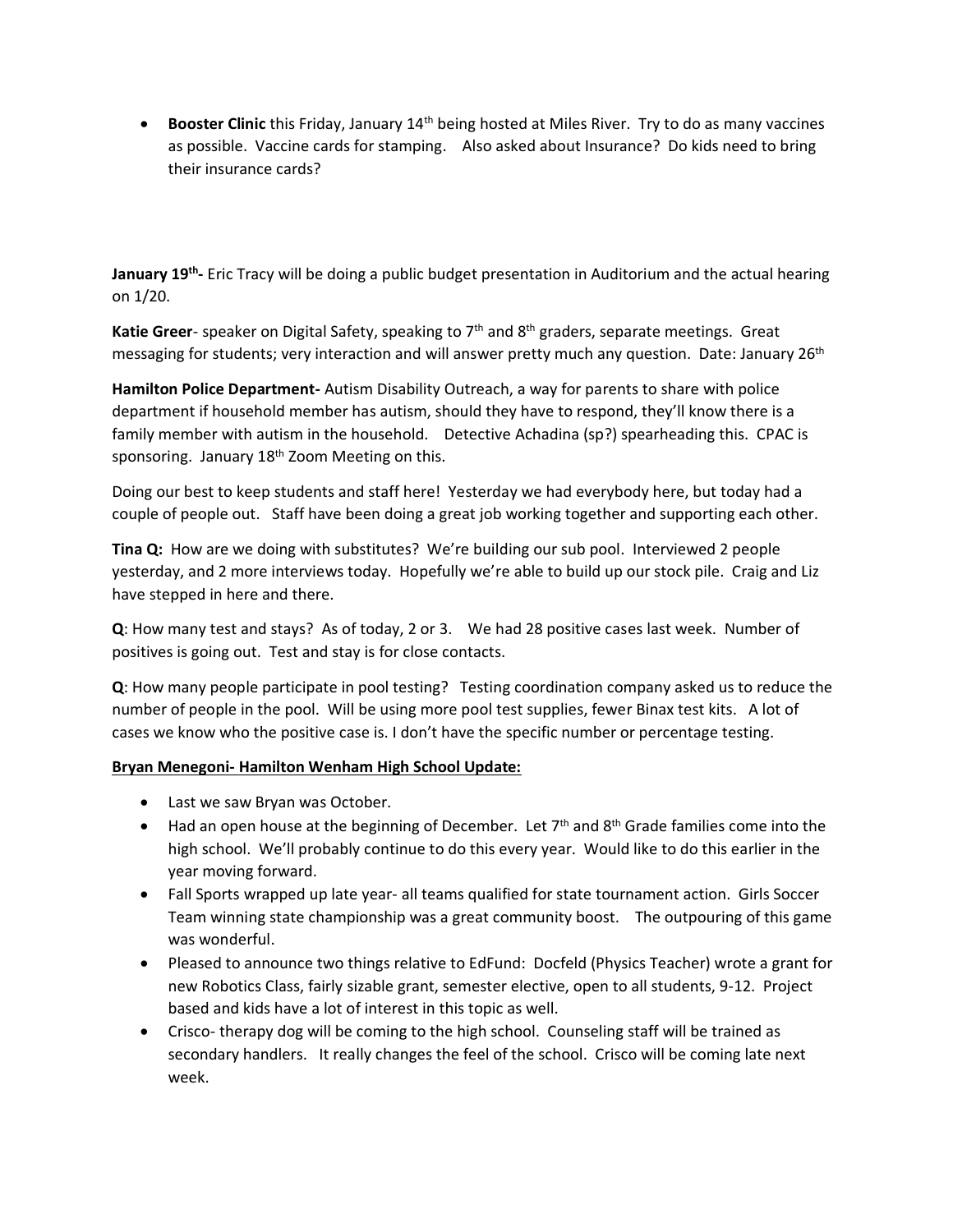- **Hour Long After School Academy** designed to give kids a place to do their homework; a lot of students need consistency in setting and routine to complete work; how encouraging to attend? It will be voluntary yet we will strongly encourage students who are struggling to attend. We'll target specifically  $9<sup>th</sup>$  and  $10<sup>th</sup>$  graders. Who's supervising? Couple of people in mind for this- actually had applicants for this.
- **Wednesday, 1/26** Katie Greer- to do a social media presentation, also with 9<sup>th</sup> and 10<sup>th</sup> grade students.
- Monday, 2/7- 9<sup>th</sup> Grade Communication/Leadership Workshop-- 9<sup>th</sup> Graders—different speed and reality; actual personal accountability as to how they do in school. Need to make sure they adjust to high school well- changing social reality, 14 year old mixing with 18 year old.
- Current 9<sup>th</sup> Graders need some help with communication and leadership- regular development has been truncated; Bring in outside consultants to assist with communication/leadership. Will run through series of exercises to assist with communication and connections.
- **Will this be something that remains in the future?** Yes, we are working into the budget for the future.
- Middle school kids really were the most vulnerable as a result of the pandemic.
- Friday, 2/17 have a 10<sup>th</sup> Grade Field Trip- **Portsmouth Naval Shipyard**; set up a bunch of different workshops, starting to work with them to set up the different activities. If interest in STEM, great opportunity.
- NEASC- Follow up visit- March 6<sup>th</sup> and 9<sup>th</sup>- determine accreditation status; gave report based on 2019 visit; addressing these issues now, and now they'll see how we've addressed these areas. Much more of a dialogue, used to be much more intense. A lot of what they've asked us to do we've had difficulty to address because of the pandemic.
- **DECA** students did well at regionals- state conference in Boston- large group of students will compete at the state level. All grade levels are represented. Whoever does well at state, will go on to Atlanta.
- **Drama Fest** is back—One Act Festival- new Theater Teacher- doing a production called "Oregon Trail" Will be competing on March 19<sup>th</sup> and 20<sup>th</sup>- first round and then regionals, etc. Very nice to have this back in person, though will be wearing mask.
- **Portrait of a Graduate** working on creating an info-graphic to include 7 competencies which will appear on website, etc.
- **Boys Basketball Team-** playing a game at the Garden on Sunday, 1/30 at 8:30 against Revere.
- **Senior Class** will be attending a Red Sox game in May- games in May are absolutely freezing.
- **Peru Trip** still going ahead. Logistical issues to consider. 20 something kids can attend.
- Successful Coat Drive- over the holidays. One of the DECA advisors is able to spearhead a lot of these community service events.
- **Ski Trips?** Yes these will be occurring this year. Getting students to sign up is difficult through email.

**Tina Q:**